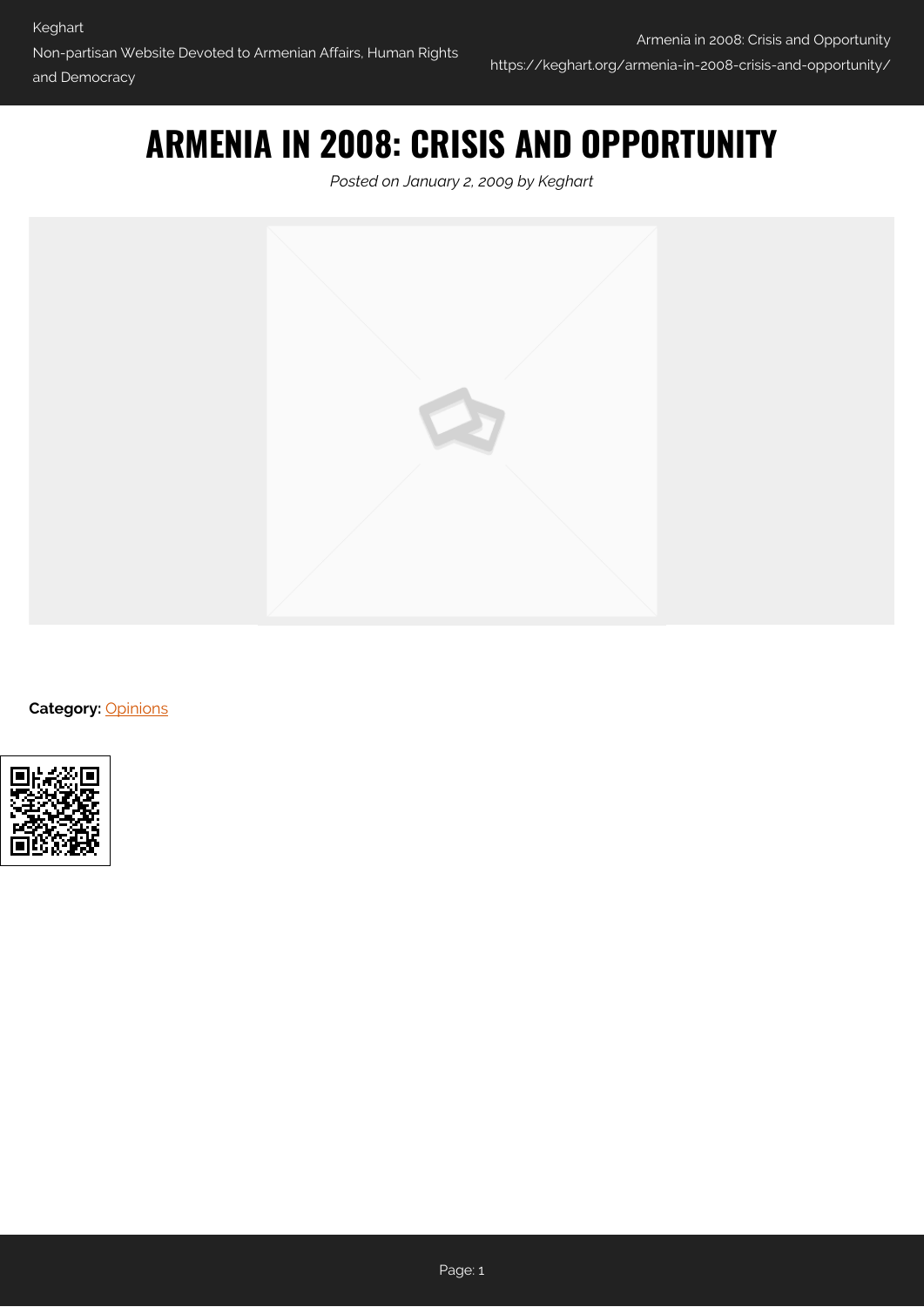Non-partisan Website Devoted to Armenian Affairs, Human Rights and Democracy

## By [The Civilitas Foundation](http://www.civilitasfoundation.org), Yerevan, December 2008

*The full report may be viewed in [PDF Form.](http://www.civilitasfoundation.org/cir/Armenia_in_2008_Crisis_and_opportunity_ENG.pdf) A synopsis of a panel discussion related to the matters appears below. Keghart.com*

## By [The Civilitas Foundation](http://www.civilitasfoundation.org), Yerevan, December 2008

*The full report may be viewed in [PDF Form.](http://www.civilitasfoundation.org/cir/Armenia_in_2008_Crisis_and_opportunity_ENG.pdf) A synopsis of a panel discussion related to the matters appears below. Keghart.com*

The report was launched with a public reception on December 26. Just as the report is the first of its kind Armenian-prepared country self-reflection, the format of the event was also unprecedented. Four panelists discussed the topics covered by the report.

Vartan Oskanian opened the discussion saying that the crisis and tension in Armenia, resulting from the events of March 1, have not eased, but have even escalated. Is the governing coalition conscious of the growing crisis and its possible consequences? Mr. Oskanian posed the question to Armen Roustamian, a member of the governing coalition member Dashnaktsutyun.

Mr. Roustamian admitted that there is indeed an ongoing crisis, that he would not avoid the word, and that the crisis started even before the events of March 1 (when 10 people were killed during the post-election clashes between police and protesters.) Mr. Roustamian said he believed that perhaps Armenia was not ready for the new approach necessary in this recent election period, and that the root cause of this according to Mr. Roustamian is in the first years of Armenia's independence.

Mr. Oskanian also spoke about the fact that the parliament does not reflect the society's political leanings. Even according to official statistics, 50 percent of the population had voted for the opposition.

The two parties that are now in the coalition, Dashnaktsutyun and Orinats Yerkir (Rule of Law) received votes because of their opposition stance. On the other hand, Mr. Oskanian said he doesn't see that new elections would be a solution. He stated that the authorities and political forces have to work instead to make sure that the elections to come will truly represent society's leanings. He also said that in his view, the Dashnaktsutyun would have been more useful if it was in the opposition, instead of being in the coalition as it is now.

Armen Roustamian explained that the parliament doesn't reflect the views of the society because the electoral mechanisms and institutions didn't function as they should have, and that is in part because society seems indifferent about its own destiny.

In response to Mr. Oskanian's statement about the Dashnaktsutyun's role in the coalition, Mr. Roustamian noted that in a country like Armenia, the opposition can't implement its programs and it's better to be a part of government obe effective.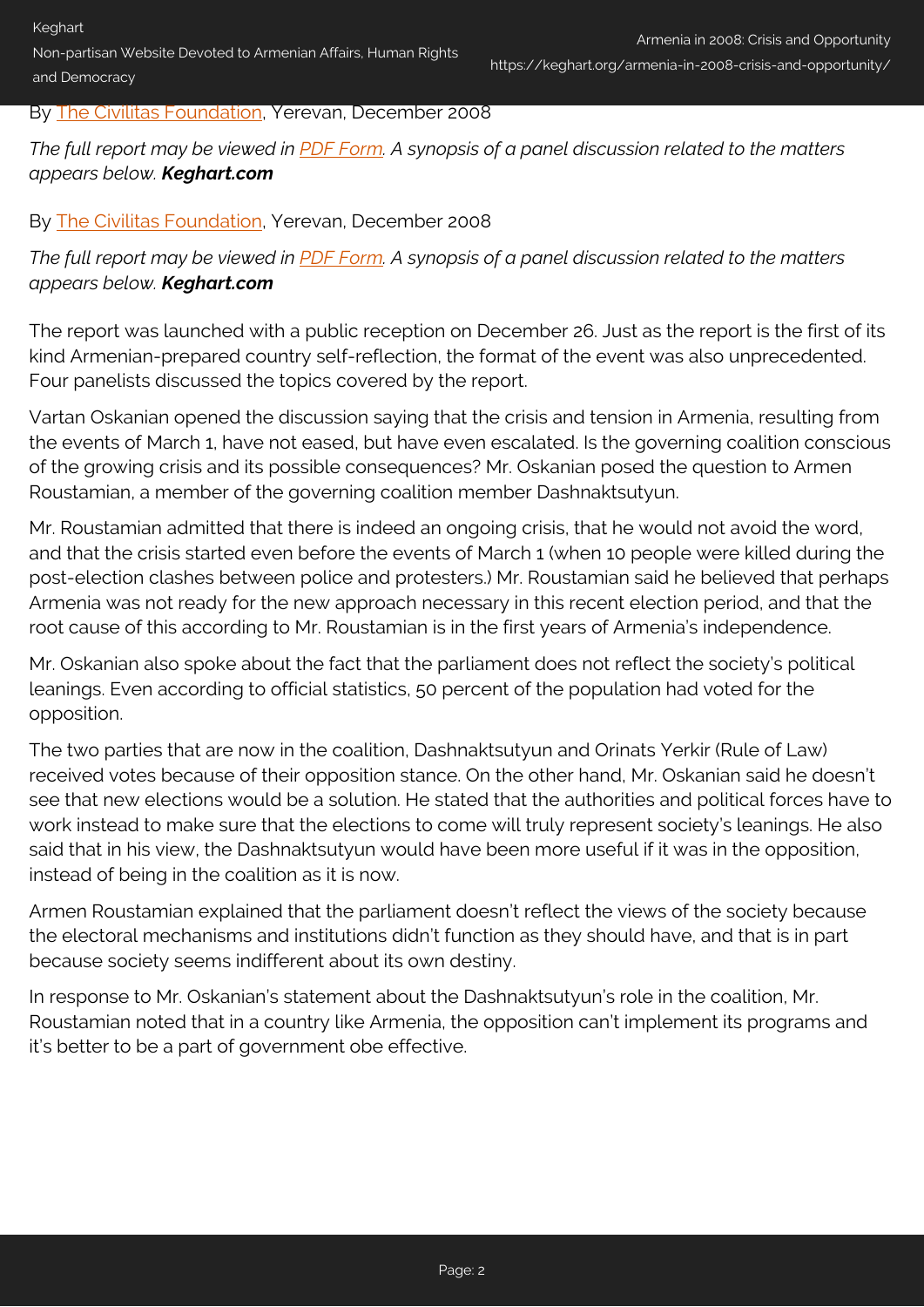Hovhannes Igitian described how the government of Armenia has been trying to persuade the

Council of Europe for nine months that the democratic process is moving forward, even as prominent members of the opposition are still under arrest, even as it doesn't do enough to investigate the events of March 1, and continues to hold shameful court hearings.

Hovhannes Igitian felt certain that it would only take a few days for the authorities to resolve these issues, including allowing television station A1+ to return to the air.

Armen Darbibian expressed the belief that the economic crisis will cause serious problems for the country in the near future. Mr. Darbinian stated that Armenia's internal situation doesn't allow the country to practice a strong foreign policy. He stated that Armenia's economy will suffer greatly from the global crisis. To find solutions, Armen Darbinian believes the government needs to make firm decisions and take certain steps. But, he said, the government's actions are going in the wrong direction, which in his belief might bring Armenia's economy to the early 1990s level

A lively Question and Answer session followed the discussion with prominent members of civil society taking part, including Vardan Khachatrian from the opposition Zharangutyun party, Davit Harutyunian, head of the Armenian delegation to PACE, Vladimir Karapetyan, representative of the opposition Armenian National Congress.